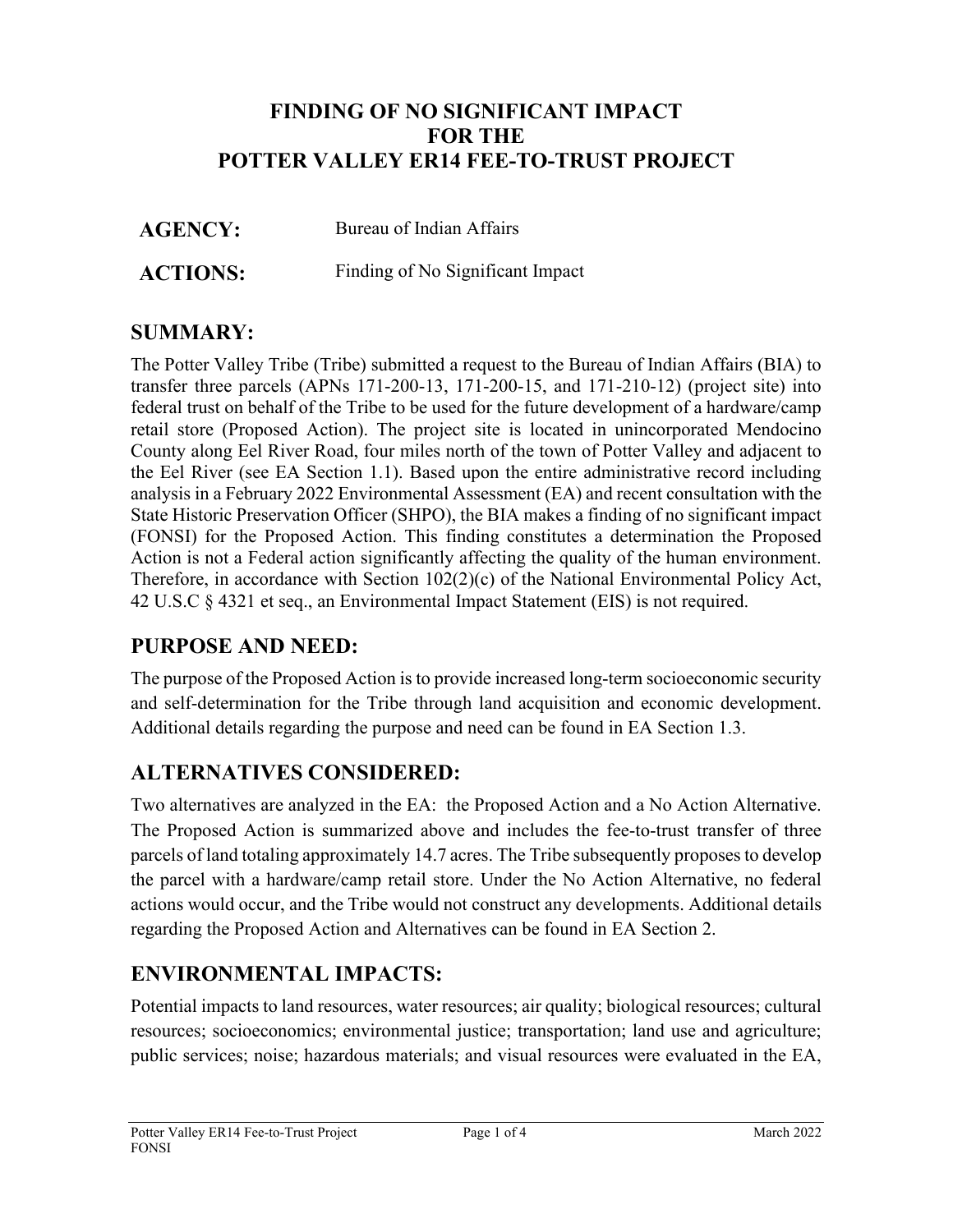with the following conclusions for the Proposed Action<sup>[1](#page-1-0)</sup> (see EA Section 3 for detailed analysis and for specific mitigation measures):

## **Land Resources**

Land resources impacts could occur during the construction and operation of the project. Mitigation measures detailed in EA Section 5 would ensure land resources impacts are less than significant.

## **Water Resources**

Impacts to water resources would occur during construction and operation of the project. Mitigation measures detailed in EA Section 5 would ensure water resources impacts are less than significant.

## **Air Quality**

Impacts to air quality would occur during construction and operation of the project. Mitigation measures detailed in EA Section 5 would ensure air quality impacts are less than significant.

## **Biological Resources**

Impacts to biological resources would occur from the development of the project. Mitigation measures detailed in EA Section 5 would ensure impacts to biological resources are less than significant.

## **Cultural Resources**

Impacts to cultural resources could occur from the development of the project. Mitigation measures detailed in EA Section 5 would ensure impacts to cultural resources are less than significant. The SHPO concurred with BIA's finding of no historic properties adversely affected in a consultation that was completed in August of 2021.

#### **Socioeconomics**

Impacts to socioeconomics would occur during the fee-to-trust transfer and during the construction/operation of the project. No significant socioeconomics impacts would occur.

## **Transportation and Circulation**

Impacts to transportation and circulation would occur during construction and operation of the project. Mitigation measures detailed in EA Section 5 would ensure impacts to transportation and circulation are less than significant.

<span id="page-1-0"></span><sup>&</sup>lt;sup>1</sup> The No Action Alternative would generally not result in detrimental impacts to the environment, therefore the impacts and mitigation measures detailed here are generally not applicable (see EA for more details). As noted in the EA, the No Action Alternative would not meet the purpose and need of the action.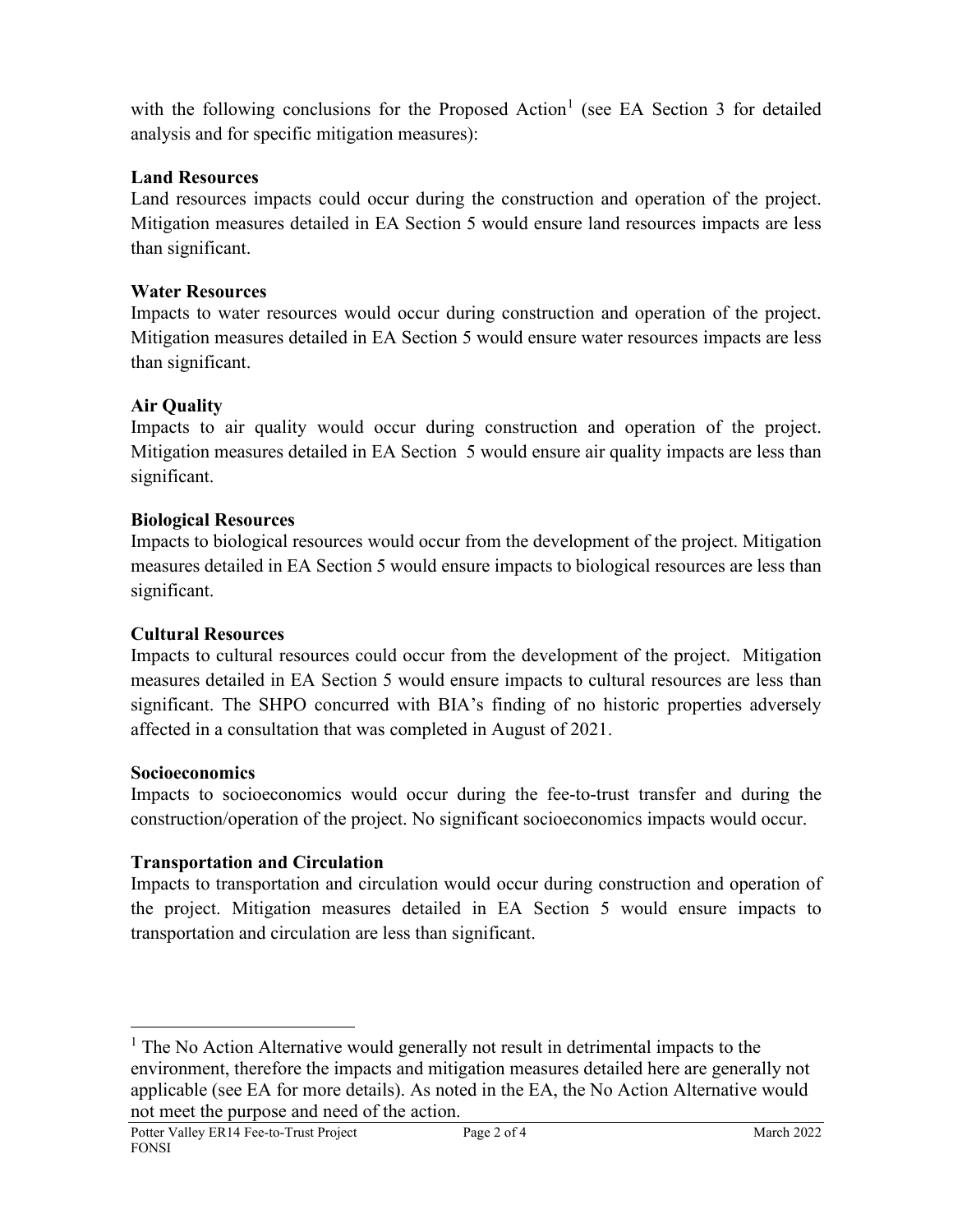#### **Land Use and Agriculture**

Impacts to land use and agriculture would occur during construction and operation of the project. No significant impacts would occur.

#### **Public Services**

Impacts to public services would occur from the operation of the project. No significant impacts would occur.

#### **Noise**

Noise and vibration impacts would occur during construction and operation of the project. Mitigation measures detailed in EA Section 5 would ensure impacts to noise are less than significant.

#### **Hazardous Materials**

Hazardous materials impacts could occur during construction and operation of the project. Mitigation measures detailed in EA Section 5 would ensure hazardous materials impacts are less than significant

#### **Visual Resources**

Impacts to visual resource would occur from the development of the project. No significant impact would occur.

# **PUBLIC AVAILABILITY:**

A Notice of Availability for the EA and this FONSI has been provided to agencies, organizations, and interested parties. These documents have been made available for a 30 day review period. BIA will take no administrative action on the Proposed Action prior to expiration of the review period and review of any comments received.

# **DETERMINATION:**

It has been determined that the proposed Federal action to take approximately 14.7 acres of fee land into federal trust for the purpose of developing a hardware/camping store does not constitute a major federal action that would significantly affect the quality of the human environment. Therefore, in accordance with Section 102(2)(c) of the National Environmental Policy Act, 42 U.S.C § 4321 et seq., an Environmental Impact Statement is not required. This determination is supported by the findings described in this FONSI and the analysis contained in the entire administrative record, including the February 2022 EA, and the mitigation imposed. This fulfills the requirements of NEPA as set out in the Council on Environmental Quality Regulations for Implementing NEPA (40 C.F.R. 1500–1508), and the BIA NEPA Guidebook (59 IAM 3-H, August, 2012).

Approved: Date:

Regional Director